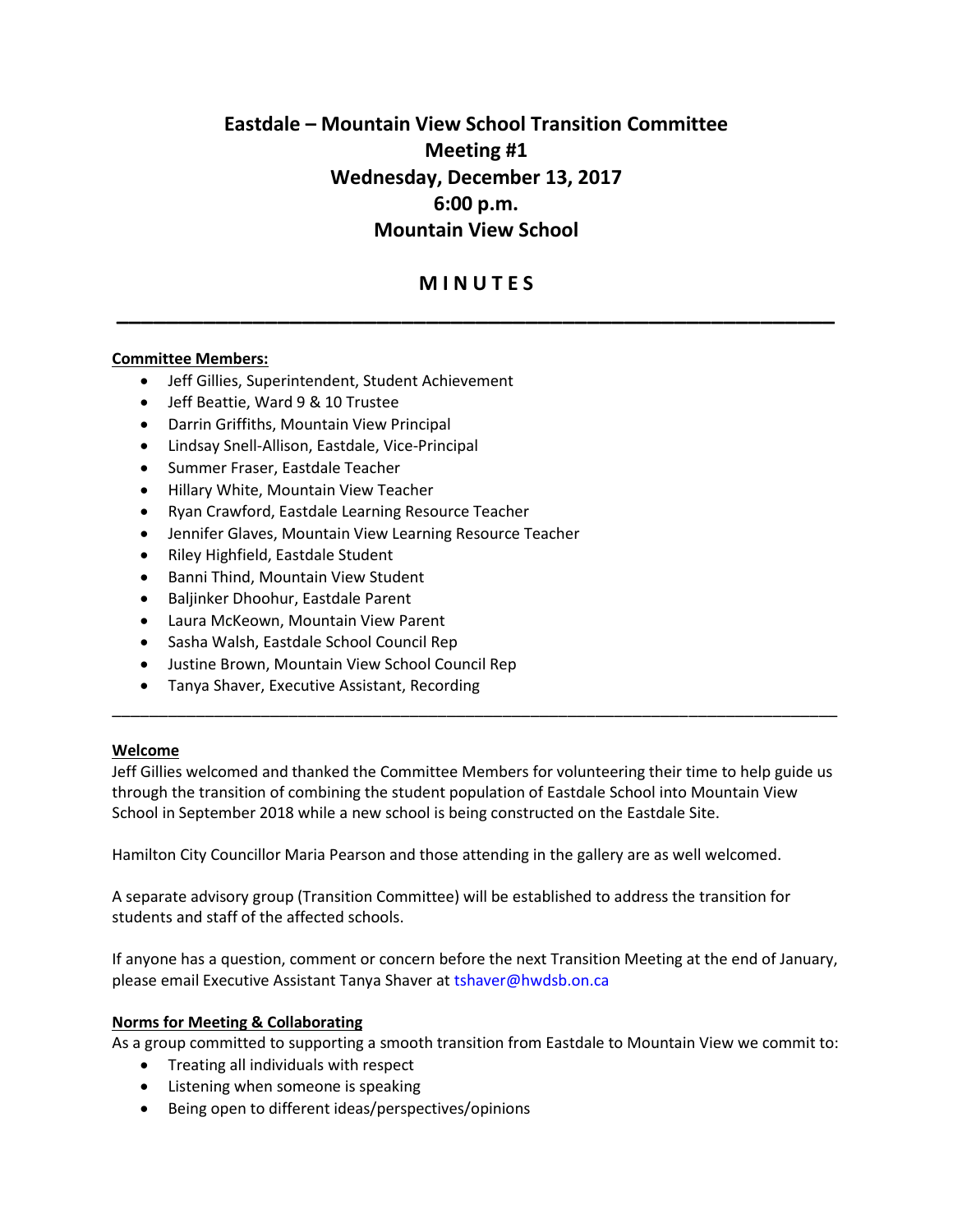## **Accommodation Review 2016**

In 2016, the Board of Trustees approved the closure of Collegiate, Eastdale, Green Acres, Memorial SC, Mountain View and R. L. Hyslop. This will be followed by the opening of two new JK-8 elementary schools on the Collegiate Eastdale and Memorial sites with modified boundaries between these three schools.

Separate advisory groups (Transition Committees) have been/will be established to address the transition for students and staff of the affected schools.

The Transition Committee provides advice on a variety of matters including:

- Artefact and/or traditions
- School renaming
- Activities to support students and families
- Opening and closing ceremonies

#### **Transition Planning**

Transition #1 (2017-18)

• Close Eastdale and move students to Mountain View

Transition #2 (2018-19)

- Move to new school on Eastdale Site
- To include students from Collegiate, Eastdale and Mountain View

#### Transition #3 (2019-2020)

- Move to new school at Memorial SC site
- To include students from Mountain View and Memorial SC

Transition Timelines

- December  $13<sup>th</sup>$  Transition Committee Meeting #1
- January  $31<sup>st</sup>$  Transition Committee Meeting #2
- April  $4<sup>th</sup>$  Transition Committee Meeting #3
- $\bullet$  June 29<sup>th</sup> Closure of Eastdale
- Summer 2018 Accommodation Upgrades at Mountain View and the start of demolition and construction of new school on Eastdale site

#### **Relocation to Mountain View**

Eastdale students will be accommodated at Mountain View school commencing September 2018 The rationale for using Mountain View:

- Proximity to Eastdale
- Eastdale community stays together (grades/families are not at different sites)
- Eastdale & Mountain View can form new school community together prior to moving to the new school

Mountain View School

- Mountain View will be configured to service additional classrooms
- Universal barrier free washroom
- Accessible main entrance way
- New ramp for accessibility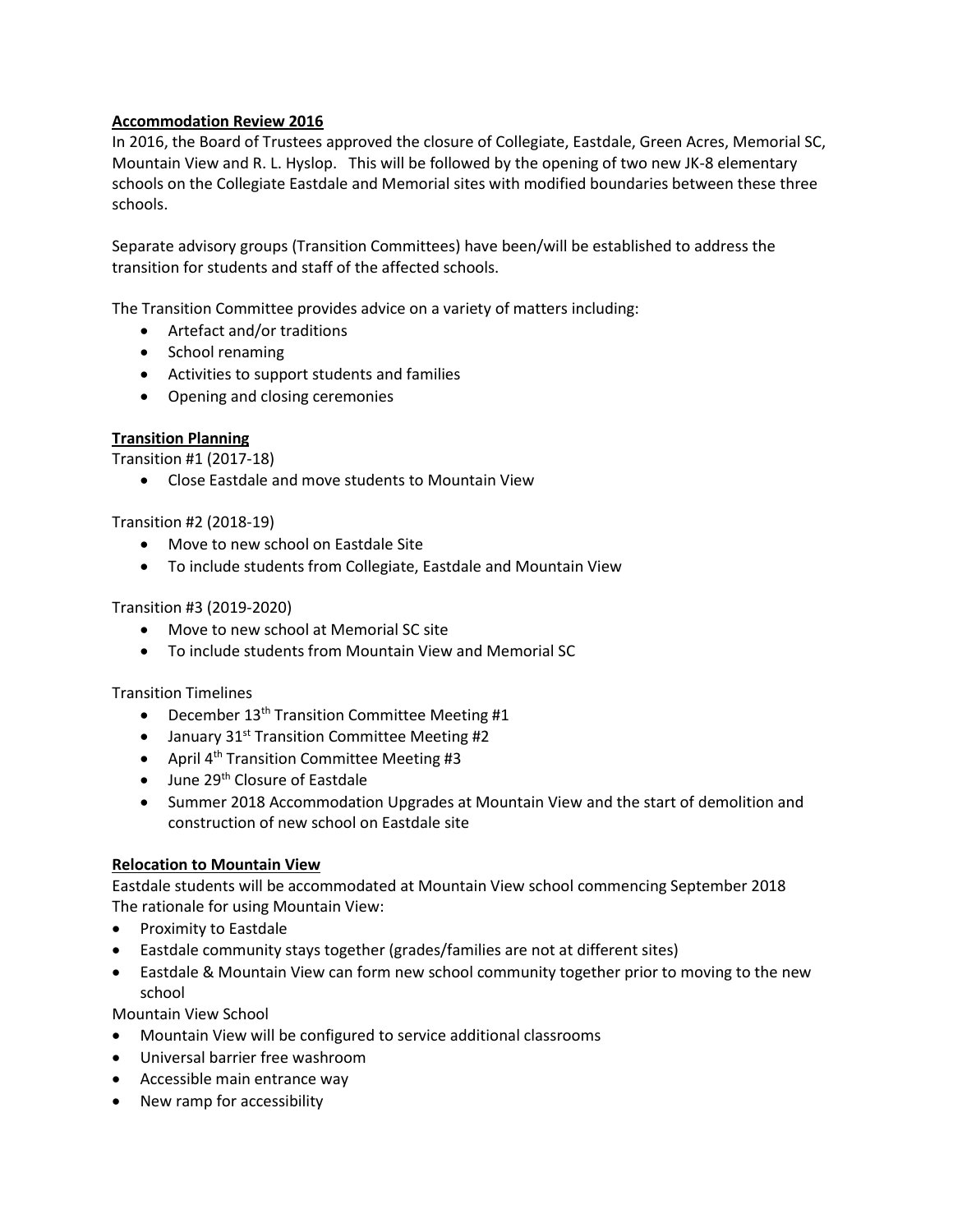Upgrades to Mountain View

- Expanded parking with bus loop
- Accessible parking walkways entrances and washroom
- Portable classrooms

#### **Highlights of Discussion and Comments**

- Students moving into the current Eastdale boundary will attend Mountain View
- Students move once again only when the new school building is complete
- The new school built on the Memorial SC site has a big enough parcel of land so the students can remain in the building while the new one is being constructed
- With Eastdale's land too small there was a need to transition the students to Mountain View
- Only when the schools are built do the new boundaries take affect
- Pictures of the new school are available on the website
- The new school is tentatively ready for opening for September 2019 but if we encounter delays, students will remain at Mountain View until the school construction is complete
- The two schools are coming together to form one school and will not be considered separate schools
- Need to have students thinking in terms of "we"
- Enrolment capacity at Mountain View (with the portables) will be 553
	- o Less blended classes
	- $\circ$  Regular classes will have an approximate enrolment of 25 students per with kindergarten classes at 22 or 23
	- o Five kindergarten classes all be within the building
	- o Students up to Grade 3 will be within the building
	- $\circ$  Portables will hold Grades 3 6 and be a means to build relationships together
- Card access will be available for students to swipe to get into the main building for the washroom use. Same as other schools with portables
- Mountain View does not have lockers in building and in the portables there will be shelf hooks
- Older students go out on the large playground first
	- o Younger students, who take longer to eat, and are scheduled afterwards
- Goal is to have every kindergarten student teamed with a bus buddy therefore the Grade 7 and 8 classes will be in building close to kindergarten rooms
- There is a ninth portable available and the site is being prepared to expect this in case of a growth spurt in the area
- Gym will be a bit of a challenge in winter and it will be the biggest problem when bringing the schools together
	- o currently not big enough for two classes
	- $\circ$  outdoor activities will be more prevalent
	- o alternative activities are available for within the classroom
	- $\circ$  temporary situation now as new gym at Eastdale will be quadruple the size
- Distribution of equipment from libraries, gyms, etc. will be followed by board protocol
- Washroom facilities at Mountain View meet requirements
	- $\circ$  Architects did take into account the numbers of students and staff to make sure regulations were met
	- o For girls 11 were required; 18 are available
	- o For boys 10 were required; 19 are available
	- $\circ$  For staff 3 were required,; 4 are available
- Board is committed to making sure equipment and space is in place for a Sensory Room